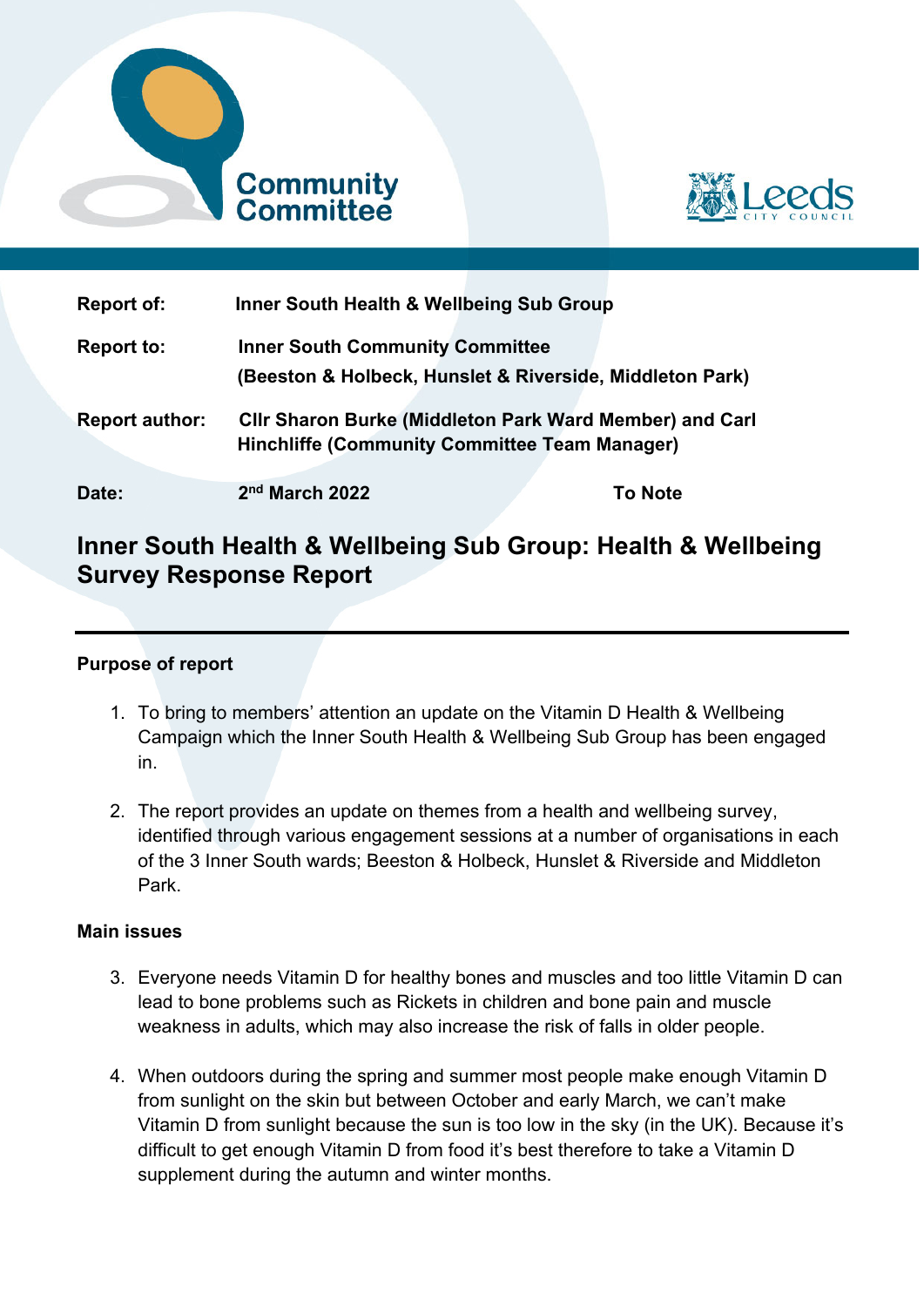- 5. It is likely that many of us have been indoors more than usual this spring and summer as a result of the COVID-19 pandemic and some of us have been shielding, so might not have been making enough Vitamin D from sunlight. It's even more important this year therefore to take a Vitamin D supplement as we go into the winter months.
- 6. Vitamin D has multiple roles in the body as it helps to promote healthy bones and teeth, supports the immune, brain and nervous system health and also supports lung function and cardiovascular health.

# **Objectives/Rationale**

- 7. The objectives/rationale for the Vitamin D Health & Wellbeing Campaign were as follows:
	- To raise awareness of the benefits of vitamin D, in relation to health promotion post COVID-19 and self-care.
	- Raise the profile of the Inner South Community Committee and increase public participation.
	- Collate real-time information regarding perceived need in relation to health & wellbeing within the Community Committee catchment area.

### **Method**

- 8. The project started in January 2022 and linked with the Digital Leeds Project, where events were already arranged. Participants were given a week's supply of Vitamin D 'gummies', along with a vitamin D information sheet which also contained details of the Inner South Community Committee ward members.
- 9. All recipients were asked if they would complete a brief questionnaire to detail their experience of the COVID-19 pandemic, as well as what they feel is 'missing' in the area they live and their knowledge of the Inner South Community Committee and the work it does.
- 10. The Vitamin D Campaign was delivered at various engagement/digital drop-in sessions at HAMARA, Holbeck Together, Middleton Elderly Aid and Belle Isle Tenant Management Organisation. Key themes have been identified through these engagement activities and the feedback survey responses, which have been compiled below.
- 11. The aim is that ultimately these engagement activities continue and that some of this work informs the priorities of the Inner South Health & Wellbeing Sub Group.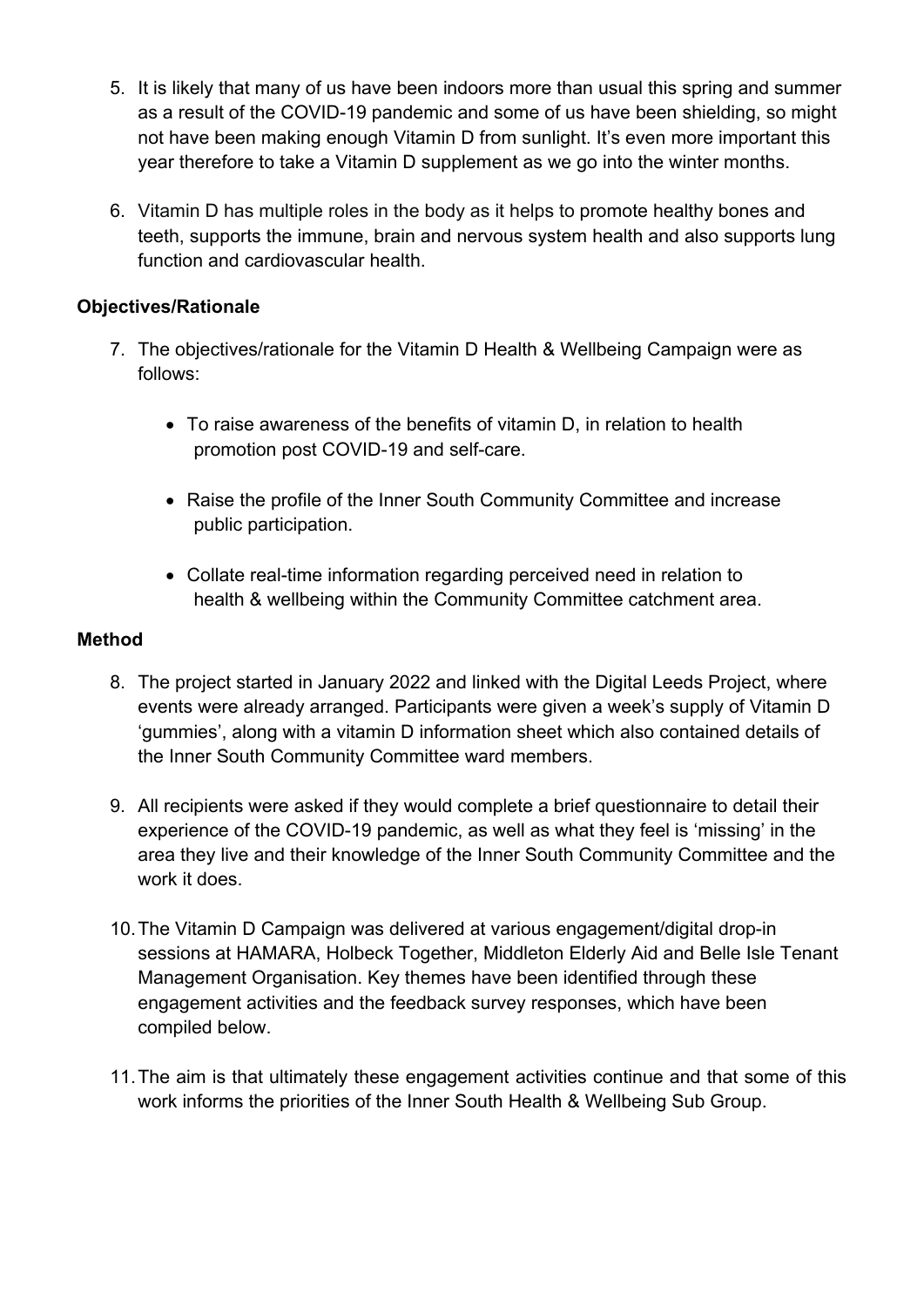12. In addition to this, as we know that engagement with committees has declined in some areas as a result of the pandemic and this is understandable, the challenge now is how we address this. Utilising some of these engagement activities/sessions will provide an opportunity to raise awareness and hopefully increase engagement with the Inner South Community Committee.

### **Updates by theme**

| Number of participants who completed the survey |    |  |  |  |
|-------------------------------------------------|----|--|--|--|
| Male                                            | 11 |  |  |  |
| Female                                          | 26 |  |  |  |
| No mention of name                              |    |  |  |  |

| Participants age groups |    |  |  |
|-------------------------|----|--|--|
| 18-25                   |    |  |  |
| 26-40                   | 4  |  |  |
| 41-50                   | 3  |  |  |
| 51-60                   | 12 |  |  |
| 61-70                   | 4  |  |  |
| 71-80                   | 6  |  |  |
| 81-90                   | 6  |  |  |
| No mention of age       | ς  |  |  |

### **How has the pandemic impacted on your health?**

| How has the pandemic impacted your health?         |                |
|----------------------------------------------------|----------------|
| I suffered from mental health (stress, depression, |                |
| anxiety, low mood)                                 | 12             |
| I suffered a stroke                                |                |
| I gained weight                                    | 3              |
| I lost weight                                      | 1              |
| I was not able to exercise                         | 1              |
| I was not able to visit my family                  | 2              |
| I had no problems                                  | $\overline{2}$ |
| No answer                                          |                |

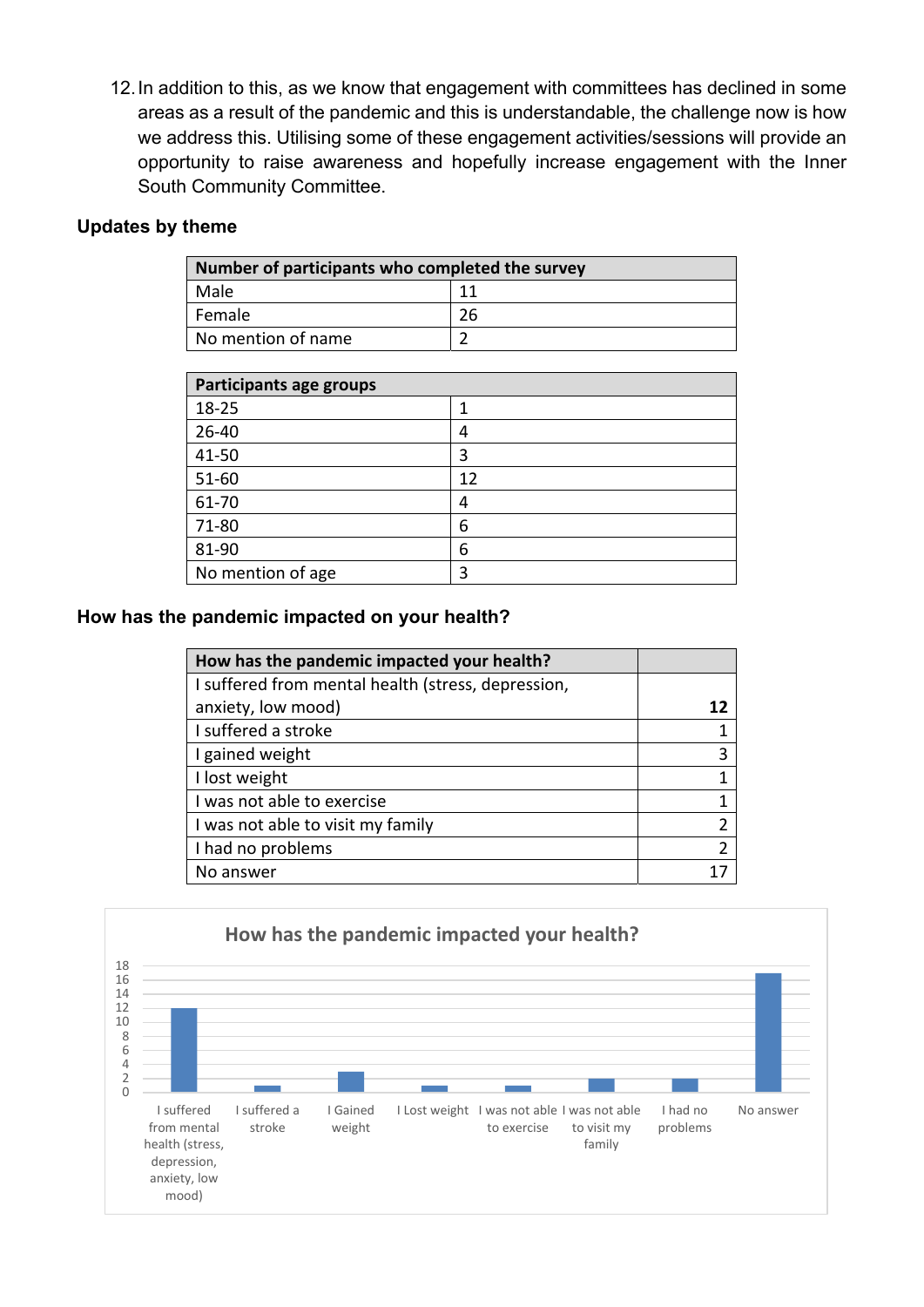### **Have you or a family member/close friend suffered from anxiety, depression, stress, low mood? If so, how did this affect you?**

- 13. Here most of the participants reported that they had a family member that suffered anxiety, depression, stress and low mood. With the majority just answering 'Yes' to this question, a few participants had to explain how this affected them. See most common answers below:
	- I suffered mental health, stress, depression, due to social isolation
	- $\bullet$  I lost motivation to do anything
	- I did not want to carry on existing
	- I was worried
	- I had to support my relatives with no help
- 14. Four participants reported that they were not affected at all and 1 participant mentioned that they have an active life, therefore physical activities made it easy for them.

# **What support would you like to see in your local area?**

15. Answers are listed below.

| Increased transport services                                     |    |  |
|------------------------------------------------------------------|----|--|
| Support with mental health                                       |    |  |
| More help for older people                                       |    |  |
| Social networks (to attend to talk and share things)             |    |  |
| More community engagement and counselling activities             |    |  |
| (encouraging children to aim higher and build their confidence)  | 5. |  |
| To able to visit the doctor                                      | 3  |  |
| A swimming pool                                                  | 1  |  |
| Financial support                                                | 2  |  |
| Better schools, more qualified staff for schools to tackle crime | 1  |  |
| Action on poverty, more for youth and mental health              | 1  |  |
| Promotion on good health and exercise                            |    |  |
| No response                                                      |    |  |

# **Why do you think this will be useful?**

16. The majority of people who said they suffered with their mental health want to see more mental health support groups being initiated to assist them. In addition to this a common theme was social networks which allow people to meet and talk. The older participants said they want to be able to visit the doctor in person rather than talking over the phone.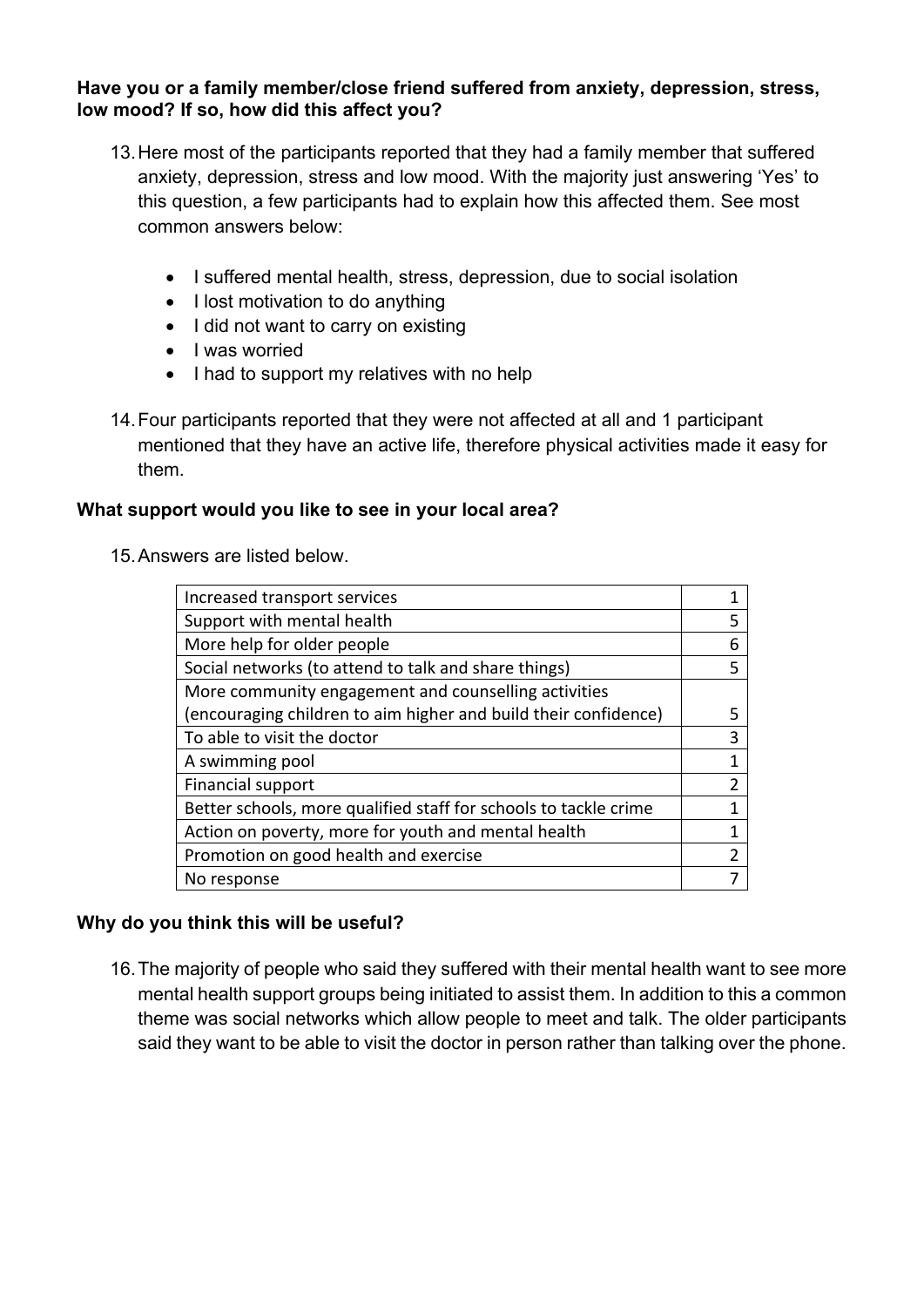# **What do you think is missing in terms of support in your area?**

17. Most common answers are listed below.

- Community support groups
- Police patrols
- Mental health support and help
- Youth clubs, parenting classes and more support workers
- Better connection with the North part of the city
- Opportunities for families to access a range of activities
- Better schools and parks
- Financial health and wellbeing support
- Help and support for people who live alone
- Support workers

# **Would you attend regular support groups?**



# **Were you aware of the Inner South Community Committee?**

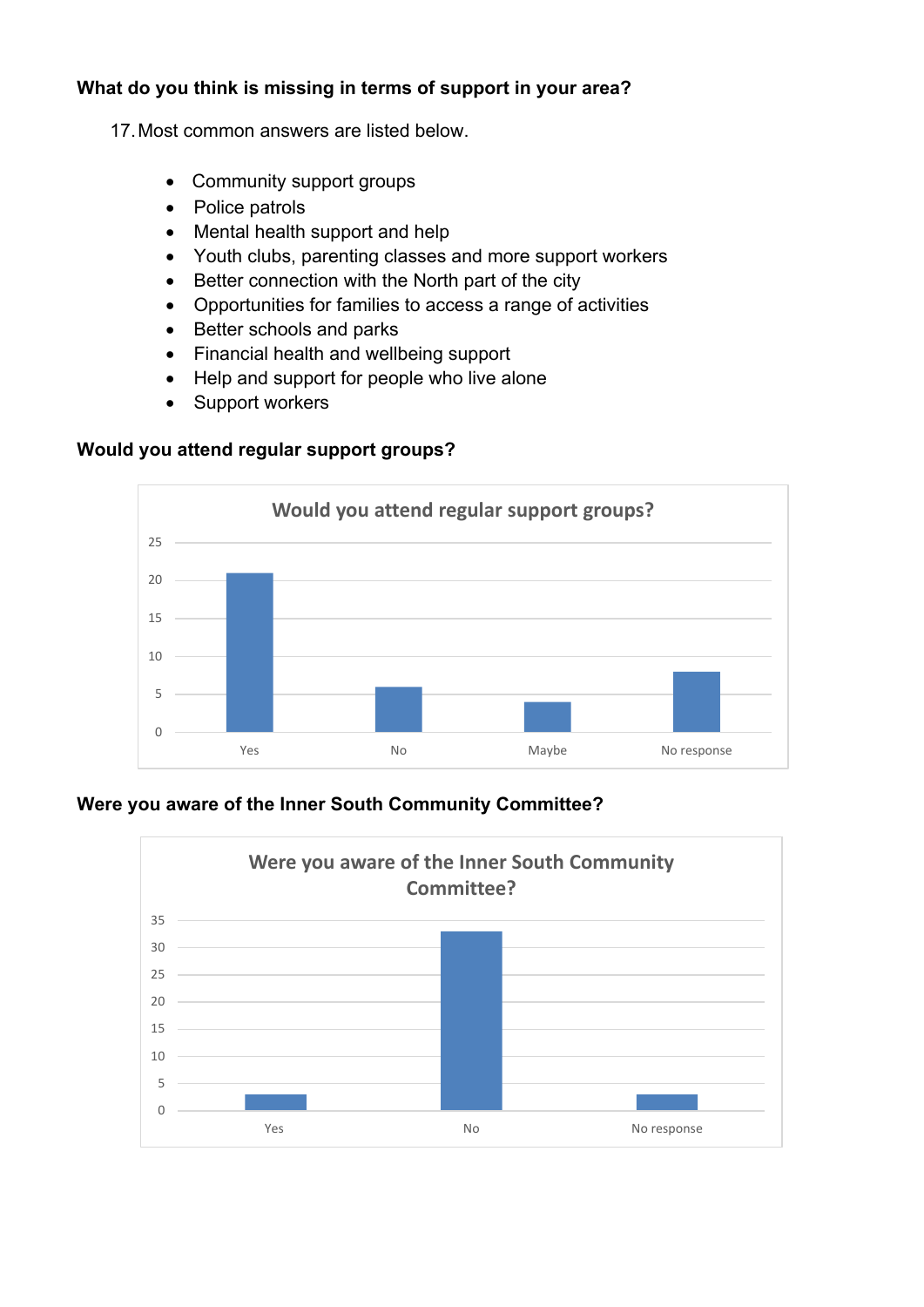

# **Would you like to be involved in the Inner South Community Committee?**

#### **Recommendations**

18. Members are asked to note the contents of the Inner South Health & Wellbeing Sub Group Report and offer any feedback or questions.

# **Corporate Considerations**

### **Consultation and Engagement**

1. The Community Committee has, where applicable, been consulted on information detailed within the report.

#### **Equality and Diversity/Cohesion and Integration**

2. All work that the Communities Team are involved in is assessed in relation to Equality, Diversity, Cohesion and Integration. In addition, the Communities Team ensures that the wellbeing process for funding of projects complies with all relevant policies and legislation.

#### **Council Polices and City Priorities**

- 3. Projects that the Communities Team are involved in are assessed to ensure that they are in line with Council and City priorities as set out in the following documents:
	- Vision for Leeds 2011 30
	- Best City Plan
	- Health and Wellbeing City Priorities Plan
	- Children and Young People's Plan
	- Safer and Stronger Communities Plan
	- Leeds Inclusive Growth Strategy